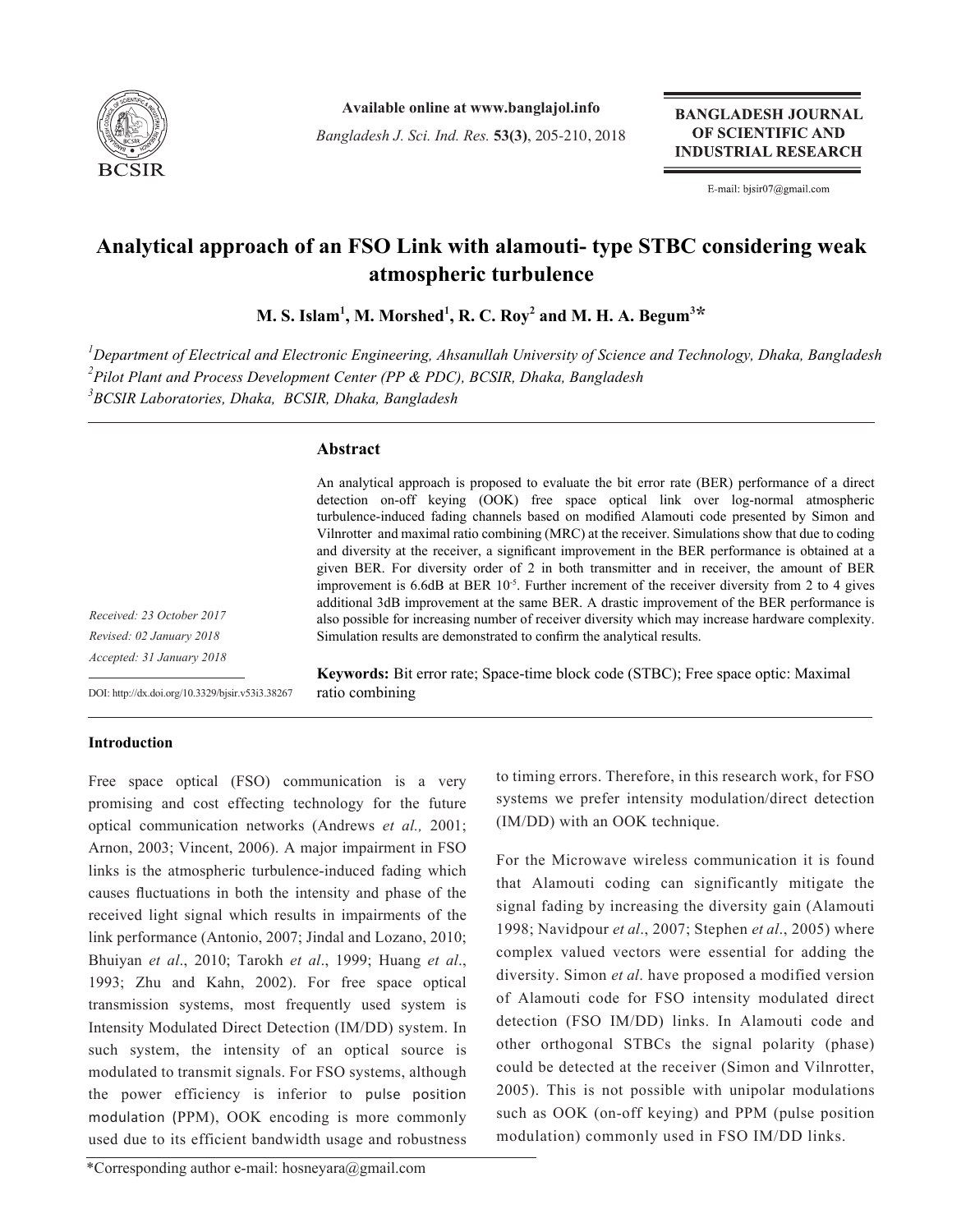Simon *et al*. have overcome this problem by modifying Alamouti code in a clever manner to avoid the necessity of transmitting the negative of a modulated signal, thereby allowing the use of unipolar modulation techniques. This coding scheme is in fact more adaptable for implementation in the free space optical channel due to diversity adding capability on real valued data (Antonio, 2007; Simon and Vilnrotter, 2005). A turbulent atmospheric channel causes the intensity of an optical beam travelling through it to fluctuate randomly due to random changes in refractive index along the beam's path. Moreover in the FSO communication system, increasing the length of the transmission path is also very much challenging due to the impact of strong atmospheric turbulence. The different types of noise encountered during optical detection were discussed with the view to understanding the limit imposed on the system performance by each of them. The review work revealed that the transmitted photons obey the Poisson distribution and this can be adequately approximated as the tractable Gaussian distribution for large photoelectron counts as is the case in terrestrial FSO systems.

#### **Materials and methods**

#### *System model*

The overall system model for FSO system is depicted in Fig. 1. The Alamouti-type STBC coded OOK data is transmitted by the laser sources and received by photo detector using direct detection method. At the receiver end, the incoming optical radiation is passed through an optical band pass filter (OBPF) before being converted into an electrical signal by the photo detector. The OBPF is used to limit the amount of background radiation noise detected by the photo detector. The received signals (photo detectors current) are then passed through the pre-amplifier (PA). The outputs of the pre-amplifiers are then put into the combiner. Various methods such as maximal ratio combiner (MRC), selection combiner (SC), equal gain combiner (EGC) etc have been proposed for combining independently faded signal components and the trade off among these methods is the receiver complexity versus transmission performance improvement. In FSO system, all the signals are the light intensity, they must be real signals. For OOK modulation, the signals can be described as:

$$
s_1 = 0 \quad ; \qquad 0 < t \le T_b \qquad \text{light off}
$$
\n
$$
s_2 = A \quad ; \qquad 0 < t \le T_b \qquad \text{light on}
$$

where '*A*' is a positive constant related to the intensity of the light source and  $T<sub>k</sub>$  is the bit duration. We can express one of these signal waveforms in terms of the other by

$$
S_i = -S_j + A \quad ; \quad j \neq i \tag{1}
$$

The new formation of the transmit symbols become as:

$$
\{s_1, s_2\} \rightarrow \begin{bmatrix} x_1 & \overline{x}_2 \\ x_2 & x_1 \end{bmatrix}
$$

For the FSO system we define the complement of a signal  $x_i$ as  $x_i$  where  $x_i$  and  $x_i$  are used for "light on" and "light off" respectively. For example, if,  $x_i$  then

$$
\overline{x}_i = s_2 = -s_1 + A = -x_i + A
$$

Otherwise, if  $x_i = s_2$ , then  $x_i = s_1 = -s_2 + A = -x_i + A$ 

#### *Channel model*

In homogeneities caused by turbulence can be viewed as discrete cells, or eddies of different temperature, acting like refractive prisms of different sizes and indices of refraction. The interaction between the laser beam and the turbulent medium results in random phase and amplitude variations (scintillation) of the information-bearing optical beam which ultimately results in performance degradation of FSO links.

Atmospheric turbulence results in random fluctuation of the atmospheric refractive index, n along the path of the optical field/radiation traversing the atmosphere. This refractive index fluctuation is the direct end product of random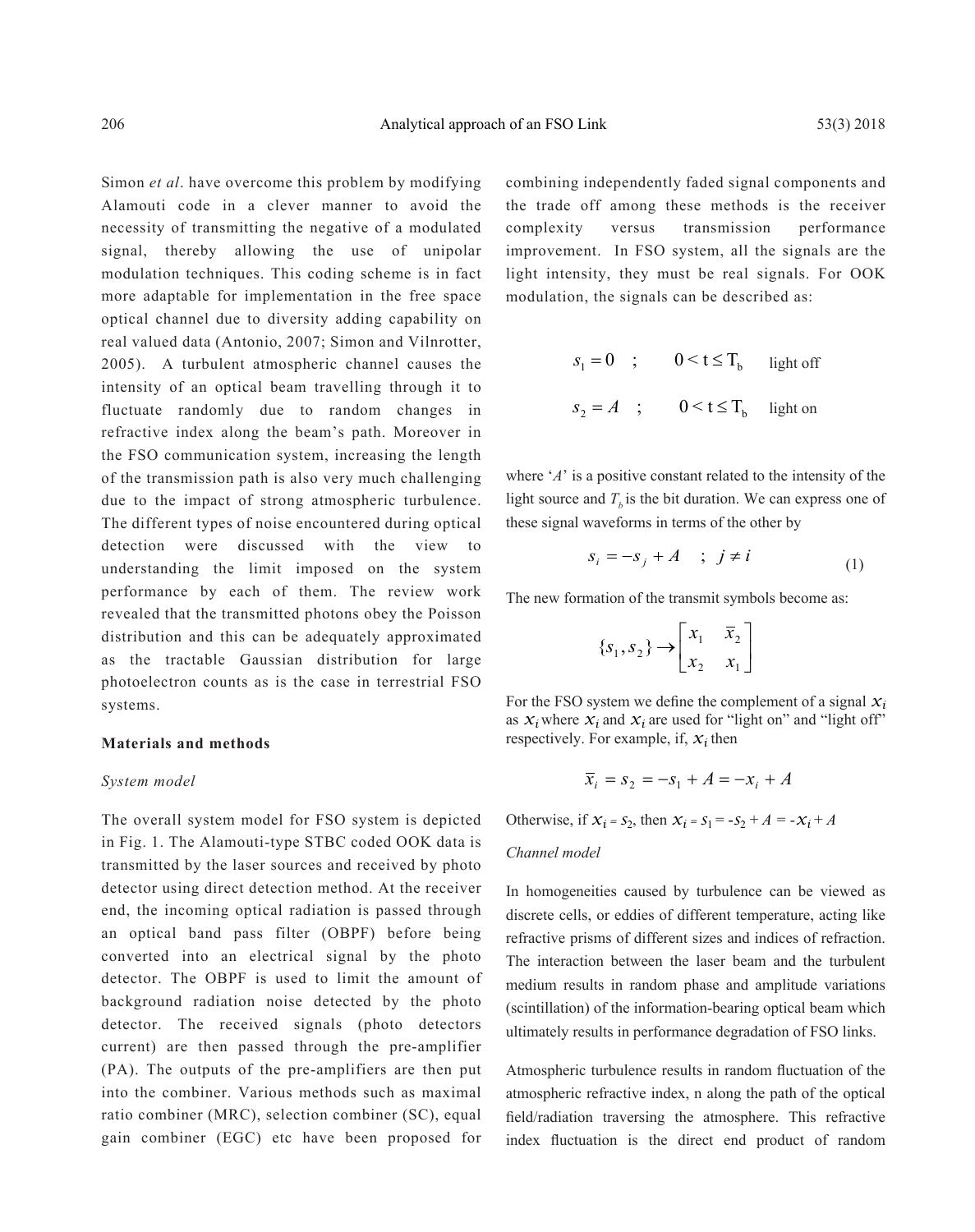variations in atmospheric temperature from point to point (Pratt, 1969). These random temperature changes are a function of the atmospheric pressure, altitude and wind speed.

The atmospheric turbulence impairs the performance of an FSO link by causing the received optical signal to vary randomly thus giving rise to signal fading. The fading strength depends on the link length, the wavelength of the optical radiation and the refractive index structure parameter of the *C2* channel.

The log-normal distribution is generally used to model the fading associated with the weak atmospheric turbulence regime. This model is mathematically tractable and it is characterized by the Ryotov variance  $\sigma^2$ . The turbulence induced fading is termed weak when  $\sigma^2$  < 1.2 and this defines the limit of validity of the log-normal model. Beyond the weak turbulence regime, other models such as the gamma-gamma and the negative exponential will have to be considered. The Ryotov variance  $\sigma^2$  can be calculated as

$$
\sigma_X^2 = 1.23 C_n^2 \left( \sqrt[6]{k^7 L^{11}} \right)
$$
 (2)

where  $L$  is the propagation distance and  $k$  is the wave number.

The amplitude of the random path gain,  $H = e^x$ , where *X* is normal with mean  $\mu<sub>x</sub>$  and variance  $\sigma<sup>2</sup>$ . Thus, the logarithm of the field amplitude scale factor is normally distributed. The optical intensity  $I = H^2$  is also log normally distributed in this case (Stephen *et al.,* 2005, 2005a). The pdf for *H* is

$$
f_H(a) = \frac{1}{(2\pi\sigma_X^2)^{0.5}a} \exp\left(-\frac{(\log_e a - \mu_X)^2}{2\sigma_X^2}\right) \quad a > 1 \quad (3)
$$

So that the mean path intensity is unity, i.e., *E*[*H*<sup>2</sup> ]=1. For the *log-normal* distribution, the scintillation index, defined as

$$
S.I. = \frac{E[H^4]}{E^2[H^2]} - 1\tag{4}
$$

This index can be related to the parameter  $\sigma^2$  by S.I. =  $e^{4\sigma^2-1}$ . Typical values appearing in the literature for S.I. are in the range 0.4–1.0.

#### *Ber analysis*

The transmitted optical signal by the lasers-

for laser-1, 
$$
S_1(t) = \sqrt{2P_s \varepsilon}
$$
 for  $0 \angle t \angle \frac{T_b}{2}$   
=  $-\sqrt{2P_s \varepsilon} + A$  for  $\frac{T_b}{2} \angle t \angle T_b$ 

for laser-1, 
$$
S_2(t) = \sqrt{2P_s \varepsilon}
$$
 for  $0 \angle t \angle \frac{T_b}{2}$   
=  $\sqrt{2P_s \varepsilon}$  for  $\frac{T_b}{2} \angle t \angle T_b$ 

where  $T_b$  is the bit duration.

At the receiver end, the received photo current for  $i<sup>th</sup>$ photodetector is –

$$
i_i(t) = R_d |s_i(t)|^2 \times |h_i|^2 + n(t) = 2R_d P_s \varepsilon |h_i|^2 + n(t) = 2R_d I |h_i|^2 + n(t) \tag{5}
$$

The total photodetector's current is given by

$$
i(t) = \begin{bmatrix} |h_{11}|^2 & |h_{21}|^2 \\ |h_{12}|^2 & |h_{22}|^2 \end{bmatrix} \times 2R_d I + n(t)
$$
 (6)

$$
i_{ji}(t) = |h_{ji}|^2 \times 2R_d I + n(t)
$$
\n(7)\n
$$
i(t) = \sum_{j=1}^{L} \sum_{i=1}^{M} i_{ji}
$$

where,

 $R_d$  = photodetector responsivity

 $P_s$  = symbol power (power at the bias level of the semiconductor)

- $\varepsilon$  = modulation index
- *I* = maximum optical intensity

 $n(t) = A WGN$  (Additive White Gaussian Noise)

= Thermal Noise+ Background radiation shot Noise

The additive white Gaussian noise *n(t)* consists of both the thermal noise and the background radiation shot noise.

The shot noise is,

$$
\sigma_{\rm shot}^2=2qB.i_{\rm shot} \tag{8}
$$

And the background noise is

$$
\sigma_{bg}^2 = 2q B_{el} i_{bg} \tag{9}
$$

where ,

 $B_{el}$  =Post detection electrical filter bandwidth.

 $i_{bg}$  =Background current= $R_d I_{bg}$ ;

Considering  $I_{bg}$  background radiation irradiance. Now, equation (9) can be written as-

$$
\sigma _{_{\,bg}}^{^{2}}\!\!=\!\!2qB_{_{el.}}R_{_{d}}I_{_{Bg}}
$$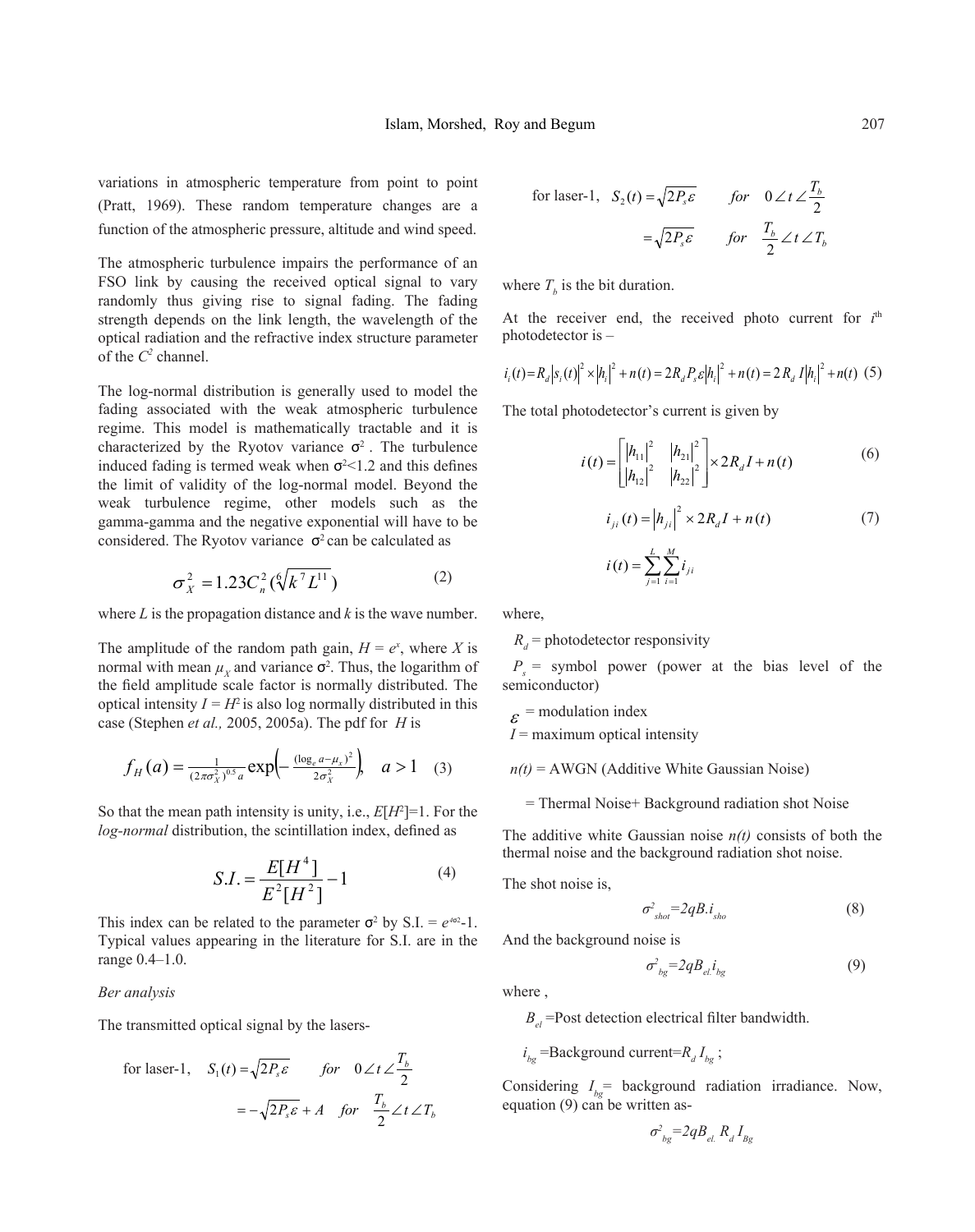Here the thermal noise,

$$
\sigma_{th}^2 = 4kTB_{el}/R_L \tag{10}
$$

where,

 $k =$ Boltzman constant =  $1.38*10<sup>-23</sup>$ 

 $R_i$  = Receiver circuit load resistance

 $T =$ Temperature

Now, considering the background noise and thermal noise power from equations (9) and (10), total noise power is-

$$
\sigma^2 = \sigma_{bg}^2 + \sigma_{th}^2
$$
  
= 2qB<sub>el</sub>,  $R_d I_{bg} + 4kTB_e/R_L$   
= 2 B<sub>el</sub> (qR<sub>d</sub>I<sub>bg</sub> + 2kT/R<sub>l</sub>) (11)

In presence of turbulence the total bit energy to noise spectral density ratio is expressed as

$$
\overline{\gamma} = \overline{h}_{ji}^2 E_b / N_0
$$
  
\n
$$
= \overline{h}_{ji}^2 2R_d P_s \varepsilon T_b / N_0
$$
  
\n
$$
= \overline{h}_{ji}^2 2R_d P_s \varepsilon / (N_0 \frac{1}{T_b})
$$
  
\n
$$
= \overline{h}_{ji}^2 2R_d P_s \varepsilon / \sigma^2
$$
 (12)

In OOK,  $E<sub>b</sub>$  represent the energy of the detected pulse in the 'on' state.

Assuming transmission matrices based on real orthogonal designs for full rate and a full diversity space time block code, the adoption of an array based on *M* laser sources, all pointed towards a distant array of *N* photodetectors, implies a diversity of order *NM*, so that the conditional BER is given by (Huang *et al.,* 1993),

$$
P_b\left(E\Big|\{h_{ji}\}_{1\leq j\leq M}\atop{1\leq j\leq N}\right)=Q\left(\sqrt{\frac{E_b}{2N_0}}\sum_{j=1}^N\sum_{i=1}^M h_{ji}^2\right) (13)
$$

where  $Q(x)$  is the Gaussian- $Q$  function with argument *x*.

From equation (13), using the alternating form of  $Q(x)$ , is obtained as

$$
P_b(E|h_{ji}) = \frac{1}{\pi} \int_{0}^{\frac{\pi}{2}} \prod_{j=1}^{N} \prod_{i=1}^{M} \exp\left(-\frac{\overline{\gamma} h_{ji}^2}{2 \times 2 \sin^2 \theta}\right) d\theta \qquad (14)
$$

The conditional BER averaged over the pdf of the channel irradiance thus yielding

π

$$
P_b(E) = \underbrace{\int_0^{\infty} \int_0^{\infty} \cdots \cdots \int_0^{\infty} \frac{1}{\pi} \prod_{j=1}^{\frac{1}{2}} \prod_{i=1}^M \prod_{k=1}^M \left[ \exp \left( -\frac{\overline{\gamma} h_{jk}^2}{2 \times 2 \sin^2 \theta} \right) \right] \tag{15}
$$

where

$$
p(h_{ji}) = \frac{1}{(2\pi\sigma_X^2)^{0.5}h_{ji}} \exp\left(-\frac{(\log_e h_{ji} - \mu_X)^2}{2\sigma_X^2}\right) \quad a > 1
$$

where the mean .  $\mu = -\frac{\sigma_x^2}{\sigma_x^2}$  By changing the order of 2 2  $\frac{0}{x} = -\frac{0}{2}$  $\mu_{\rm r} = -\frac{\sigma}{\sigma}$ 

integration in equation (15) and one gets subsequently grouping the terms of index ij,

$$
P_b(E) = \frac{1}{\pi} \int_{0}^{\frac{\pi}{2}} [D(\theta, \overline{y})]^{NM} d\theta
$$
 (16)

where

$$
D(\theta, \overline{y}) = \int_{0}^{\infty} \exp\left(-\frac{\overline{y}h^2}{2 \times 2\sin^2\theta}\right) \times \frac{1}{\sqrt{2\pi\sigma_x^2}h} \exp\left(-\frac{(\log_e h + \frac{\sigma_x^2}{2})^2}{2\sigma_x^2}\right) dh
$$

A closed-form solution of equation (16) does not exist and could result in truncating the upper limit using the numerical integration. By using an alternative representation of the Q-function together with the Gauss-Hermite quadrature integration (Popoola *et al.,* 2008), these problems can be circumvented. These are expressed as

$$
Q(x) = \frac{1}{\pi} \int_{0}^{\frac{\pi}{2}} \exp(-\frac{x^2}{2\sin^2 \theta}) d\theta
$$

$$
\int_{-\infty}^{\infty} f(x) \exp(-x^2) dx \approx \sum_{i=1}^{m} w_i f(x_i)
$$
(17)

where and represent the zeros and weight factors of the *m*th order Hermite polynomial respectively (Popoola *et al.,* 2008; Ghassemlooy *et al.,* 2009). The degree of accuracy of equation (17) is determined by the value of m.

Let us consider, 
$$
x = \frac{(\log_e h + \frac{\sigma_x^2}{2})}{\sqrt{2\sigma_x^2}}
$$
 (18)

Thus, 
$$
h = \exp(\sqrt{2\sigma_x^2}x - \frac{\sigma_x^2}{2})
$$
 and  
\n
$$
dh = \sqrt{2\sigma_x^2} \exp(\sqrt{2\sigma_x^2}x - \frac{\sigma_x^2}{2})dx
$$
 (19)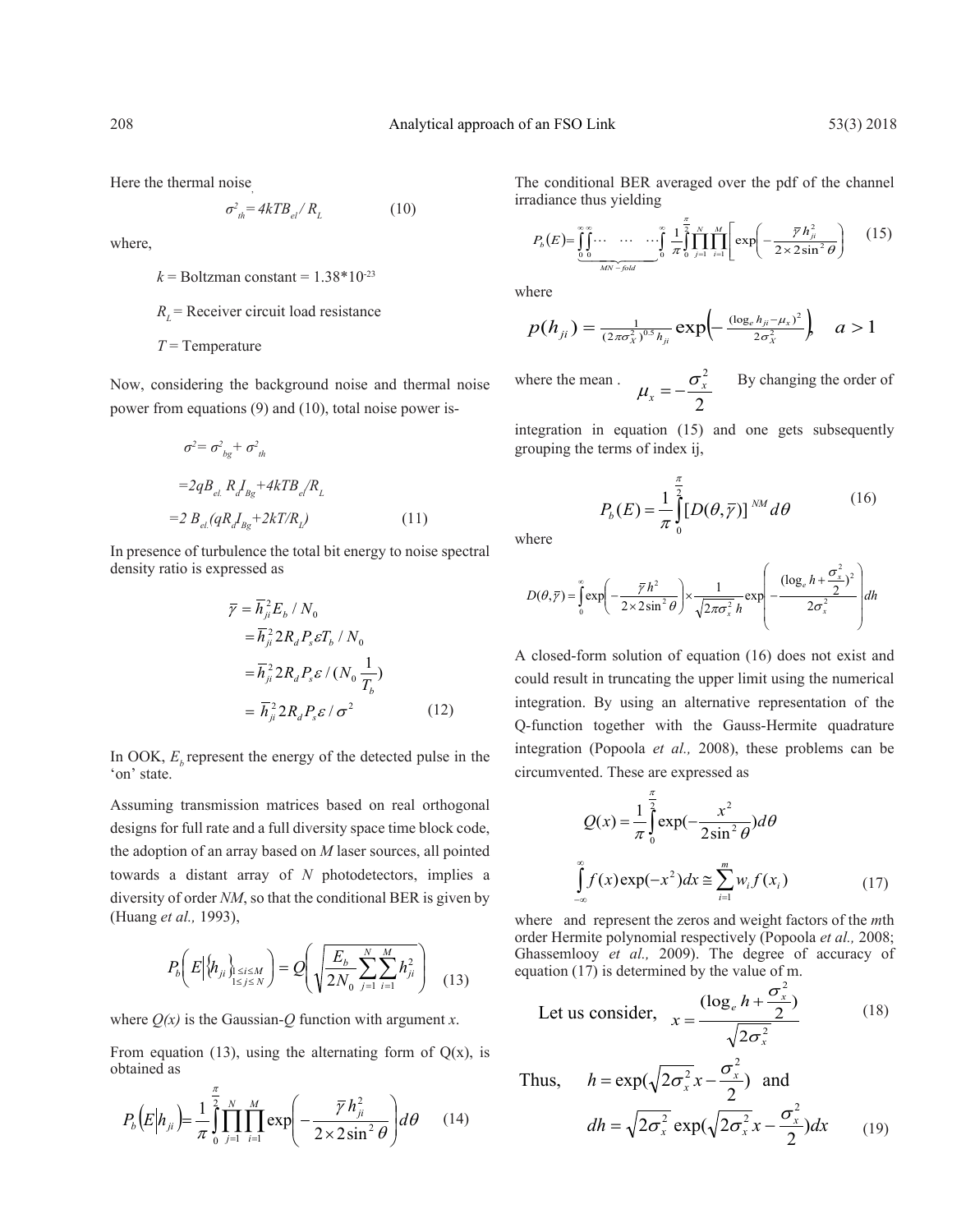Using equations  $(17)$ ,  $(18)$  and  $(19)$  in equation  $(16)$  the resultant BER is obtained as,

## **Results and discussion**

$$
P_b(E) = \frac{1}{\pi} \int_0^{\frac{\pi}{2}} \left[ \frac{1}{\sqrt{\pi}} \sum_{i=1}^m w_i \exp\left(-\frac{\overline{\gamma} \exp(2\sqrt{2\sigma_x^2} x_i - \sigma_x^2)}{2 \times 2 \sin^2 \theta}\right) \right]^{MN} d\theta \qquad (20)
$$

Following the aforementioned analytical approach, the BER performance of an IM/DD optical FS link with Alamouti-type STBC over log normal turbulence channel is evaluated



**Fig.1. System model of an FSO link with STBC**



**Fig. 2. Analytical and Simulated BER performance of an FSO link over log-normal turbulence model with Alamouti type STBC with different receiver diversity.**



**Fig. 3. BER performance curve for FSO link over lognormal turbulent condition with varying turbulence variance considering M=2, L=1 and MRC at the receiver.**



**Fig. 4. BER performance curve for FSO log-normal with different detector diversity with different variance using MRC at the receiver.**

numerically. Results are evaluated in terms of BER as a function of average SNR with Alamouti-type STBC considering weak turbulence model. Figure 2 shows both analytical and simulated results. The amount of BER improvement for (*2×2*) and (*2×4*) STBC is of the order 6.6dB and 9.6dB respectively w.r.t  $(2\times1)$  at BER 10<sup>-5</sup>. In figure 3 it is clearly shown that with the increasing turbulence variance the BER performance falls significantly. Figure 4 shows the comparison of the BER performances due to increment of number of detectors along with the variation of the turbulence variance. At turbulence variance 0.3, the BER improvement is 4.5dB, 7dB and 9.5dB for photodetector 2, 4 and 8 respectively at BER 10<sup>-6</sup>. The more the number of detectors the better the link performance is.

### **Conclusion**

The error rate performance for modified Alamouti-type STBC in FSO communication systems with direct detection operating over log normal turbulence channels is analyzed in this paper. The proposed analytical approach almost matches with the simulation results. We have simulated the performance of an optical link using Alamouti type space–time block coding at weak atmospheric turbulent condition considering different receiver diversity and also compare the BER curves. In this paper, it is clearly found that Alamouti-type STBC code can significantly improve the BER performance of FSO system with OOK technique considering weak atmospheric turbulent condition.